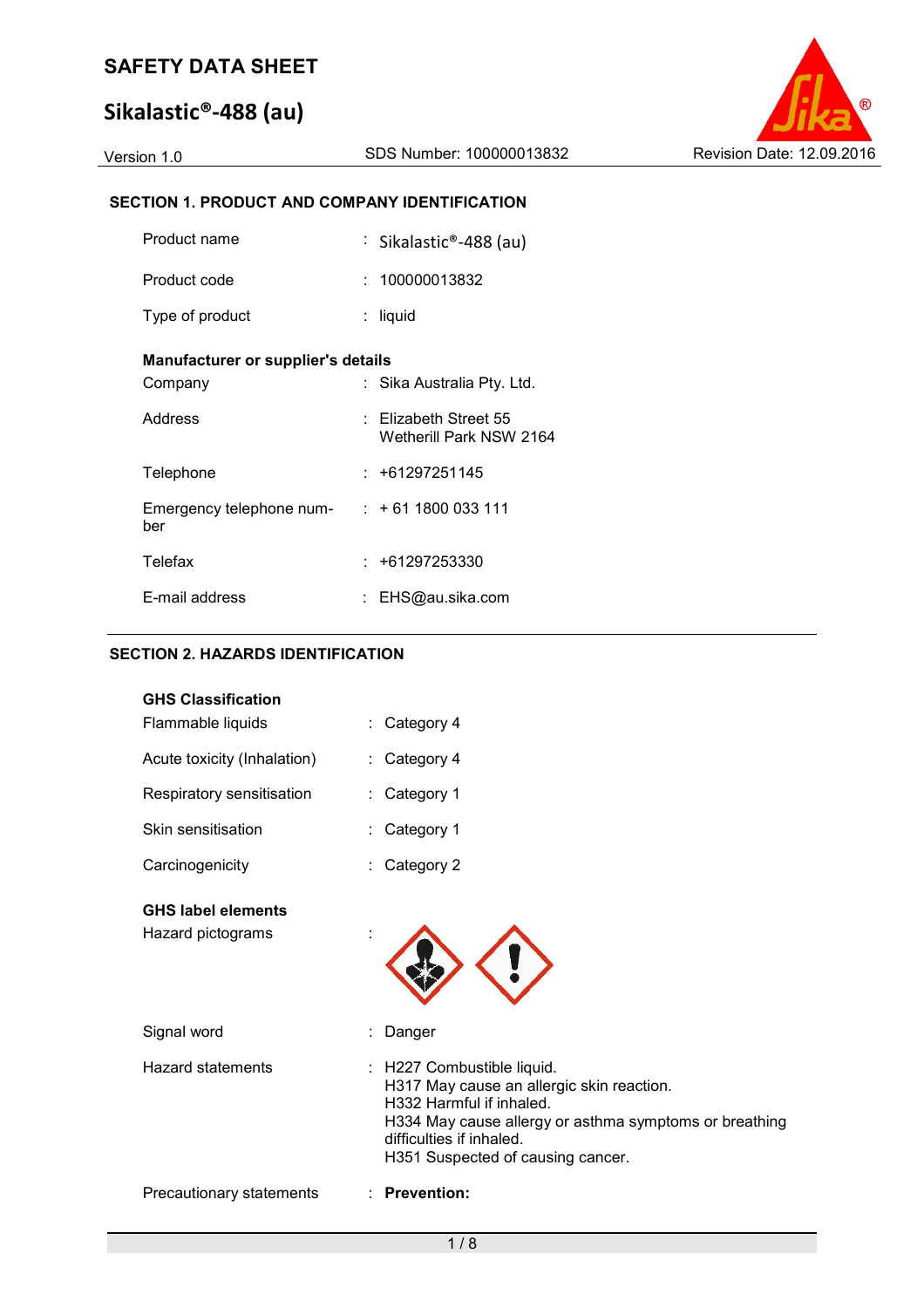# **Sikalastic®-488 (au)**

| Version 1.0 | SDS Number: 100000013832                                                                                                   | Revision Date: 12.09.2016 |
|-------------|----------------------------------------------------------------------------------------------------------------------------|---------------------------|
|             | P201 Obtain special instructions before use.                                                                               |                           |
|             | P202 Do not handle until all safety precautions have been read                                                             |                           |
|             | and understood.                                                                                                            |                           |
|             | P210 Keep away from heat/sparks/open flames/hot surfaces.<br>No smoking.                                                   |                           |
|             | P261 Avoid breathing dust/ fume/ gas/ mist/ vapours/ spray.                                                                |                           |
|             | P271 Use only outdoors or in a well-ventilated area.                                                                       |                           |
|             | P272 Contaminated work clothing should not be allowed out of<br>the workplace.                                             |                           |
|             | P280 Wear protective gloves/ eye protection/ face protection.                                                              |                           |
|             | P281 Use personal protective equipment as required.                                                                        |                           |
|             | P285 In case of inadequate ventilation wear respiratory protec-                                                            |                           |
|             | tion.                                                                                                                      |                           |
|             | <b>Response:</b>                                                                                                           |                           |
|             | P302 + P352 IF ON SKIN: Wash with plenty of soap and water.                                                                |                           |
|             | P304 + P340 + P312 IF INHALED: Remove victim to fresh air                                                                  |                           |
|             | and keep at rest in a position comfortable for breathing. Call a<br>POISON CENTER or doctor/ physician if you feel unwell. |                           |
|             | P308 + P313 IF exposed or concerned: Get medical advice/                                                                   |                           |
|             | attention.                                                                                                                 |                           |
|             | P333 + P313 If skin irritation or rash occurs: Get medical ad-                                                             |                           |
|             | vice/ attention.                                                                                                           |                           |
|             | P363 Wash contaminated clothing before reuse.                                                                              |                           |
|             | P370 + P378 In case of fire: Use dry sand, dry chemical or                                                                 |                           |
|             | alcohol-resistant foam for extinction.                                                                                     |                           |
|             | Storage:                                                                                                                   |                           |
|             | P405 Store locked up.                                                                                                      |                           |
|             | Disposal:                                                                                                                  |                           |
|             | P501 Dispose of contents/ container to an approved waste                                                                   |                           |
|             | disposal plant.                                                                                                            |                           |

 $\circ$ 

None known.

#### **SECTION 3. COMPOSITION/INFORMATION ON INGREDIENTS**

Substance / Mixture : Mixture

#### **Hazardous components**

| Chemical name             | $\Lambda$ C<br>S-No.<br>. UAC | $\frac{10}{6}$<br>Concentration |
|---------------------------|-------------------------------|---------------------------------|
| m-tolylidene diisocyanate | $-62-5$<br>26471              | $\Delta$ $\cap$<br>ιu           |

### **SECTION 4. FIRST AID MEASURES**

| General advice          | ÷. | Move out of dangerous area.<br>Consult a physician.<br>Show this safety data sheet to the doctor in attendance.                              |
|-------------------------|----|----------------------------------------------------------------------------------------------------------------------------------------------|
| If inhaled              |    | : Move to fresh air.<br>Consult a physician after significant exposure.                                                                      |
| In case of skin contact |    | : Take off contaminated clothing and shoes immediately.<br>Wash off with soap and plenty of water.<br>If symptoms persist, call a physician. |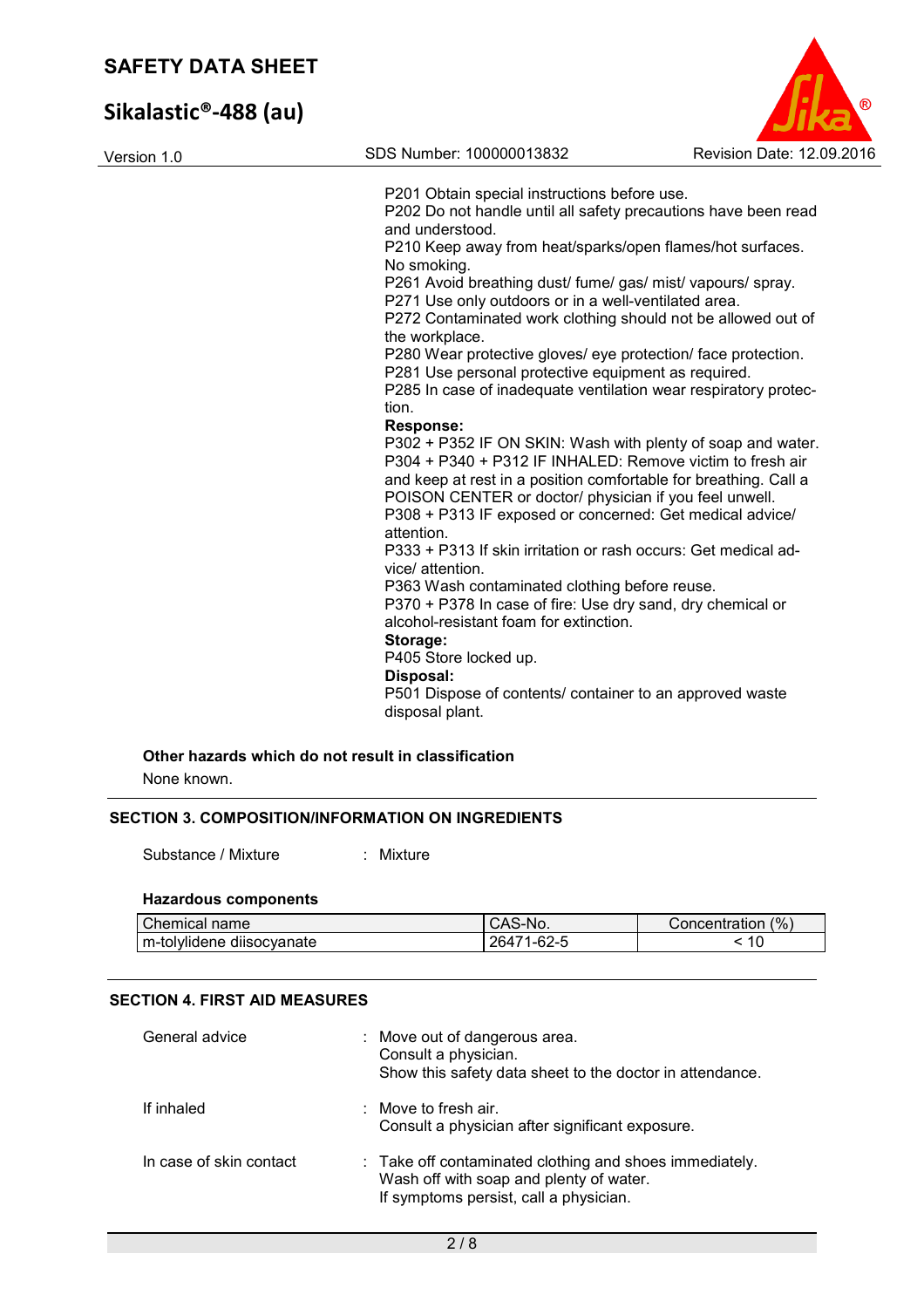# **Sikalastic®-488 (au)**



| Version 1.0                                                       | SDS Number: 100000013832                                                                                                                                                                                                                                                                                                                                                     | Revision Date: 12.09.2016 |
|-------------------------------------------------------------------|------------------------------------------------------------------------------------------------------------------------------------------------------------------------------------------------------------------------------------------------------------------------------------------------------------------------------------------------------------------------------|---------------------------|
| In case of eye contact                                            | : Remove contact lenses.<br>Keep eye wide open while rinsing.<br>If eye irritation persists, consult a specialist.                                                                                                                                                                                                                                                           |                           |
| If swallowed                                                      | : Clean mouth with water and drink afterwards plenty of water.<br>Do not give milk or alcoholic beverages.<br>Never give anything by mouth to an unconscious person.<br>Obtain medical attention.                                                                                                                                                                            |                           |
| Most important symptoms<br>and effects, both acute and<br>delayed | : sensitising effects<br>Asthmatic appearance<br>Respiratory disorder<br>Allergic reactions<br>Headache<br>See Section 11 for more detailed information on health effects<br>and symptoms.<br>May cause an allergic skin reaction.<br>Harmful if inhaled.<br>May cause allergy or asthma symptoms or breathing difficul-<br>ties if inhaled.<br>Suspected of causing cancer. |                           |
| Notes to physician                                                | : Treat symptomatically.                                                                                                                                                                                                                                                                                                                                                     |                           |

#### **SECTION 5. FIREFIGHTING MEASURES**

| Suitable extinguishing media        | $\therefore$ Carbon dioxide (CO2)                                                             |
|-------------------------------------|-----------------------------------------------------------------------------------------------|
| Unsuitable extinguishing<br>media   | : Water                                                                                       |
| ucts                                | Hazardous combustion prod- : No hazardous combustion products are known                       |
| Specific extinguishing meth-<br>ods | : Standard procedure for chemical fires.                                                      |
| for firefighters                    | Special protective equipment : In the event of fire, wear self-contained breathing apparatus. |

## **SECTION 6. ACCIDENTAL RELEASE MEASURES**

| Personal precautions, protec-<br>tive equipment and emer-<br>gency procedures | : Use personal protective equipment.<br>Deny access to unprotected persons.                                                                                      |
|-------------------------------------------------------------------------------|------------------------------------------------------------------------------------------------------------------------------------------------------------------|
| Environmental precautions                                                     | : Do not flush into surface water or sanitary sewer system.<br>If the product contaminates rivers and lakes or drains inform<br>respective authorities.          |
| Methods and materials for<br>containment and cleaning up                      | : Soak up with inert absorbent material (e.g. sand, silica gel,<br>acid binder, universal binder, sawdust).<br>Keep in suitable, closed containers for disposal. |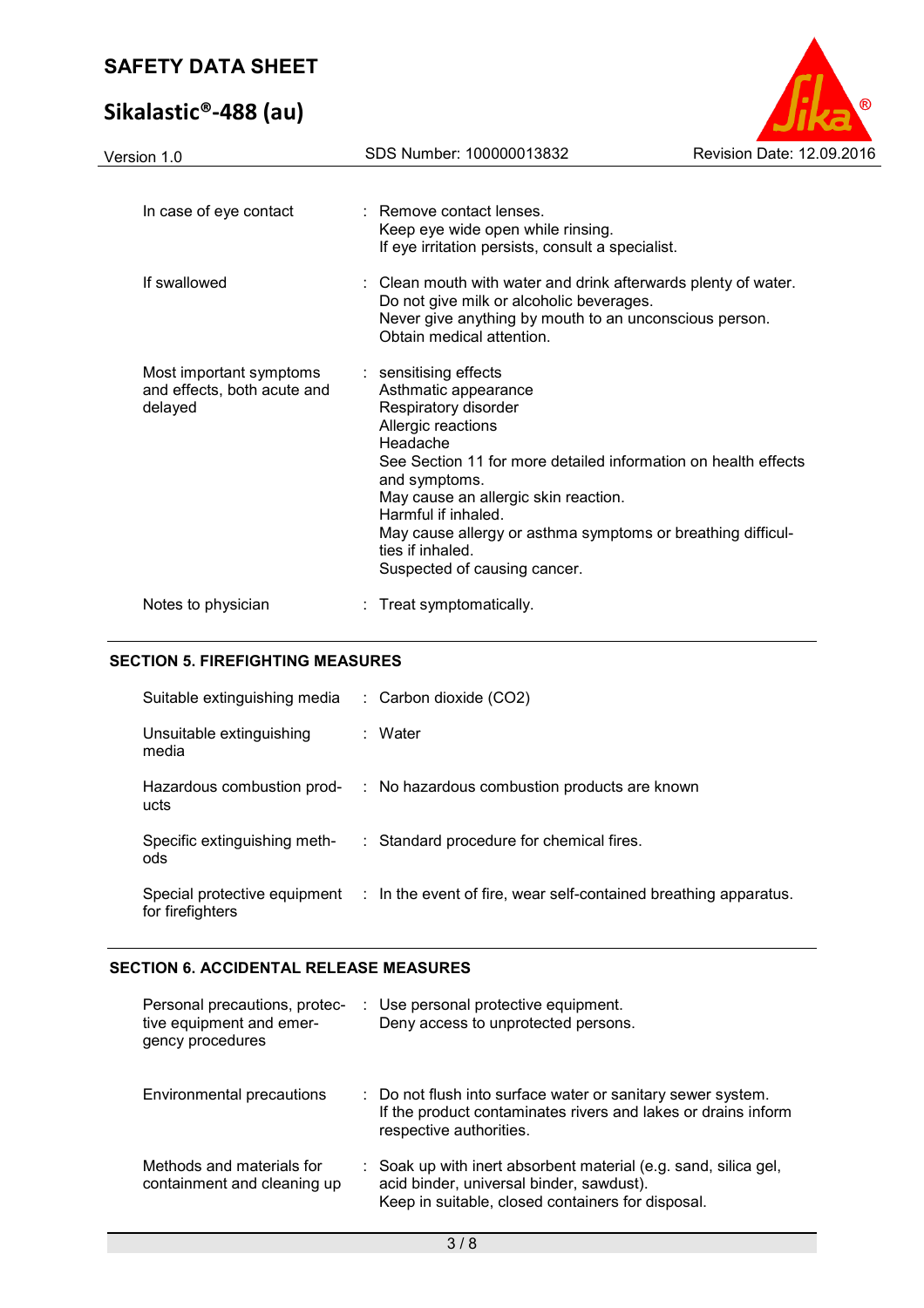# **Sikalastic®-488 (au)**



# **SECTION 7. HANDLING AND STORAGE**

| fire and explosion          | Advice on protection against : Normal measures for preventive fire protection.                                                                                                                                                                                                                                                                                                                                                                                                                                                                                                                                                                                                          |
|-----------------------------|-----------------------------------------------------------------------------------------------------------------------------------------------------------------------------------------------------------------------------------------------------------------------------------------------------------------------------------------------------------------------------------------------------------------------------------------------------------------------------------------------------------------------------------------------------------------------------------------------------------------------------------------------------------------------------------------|
| Advice on safe handling     | : Avoid formation of aerosol.<br>Do not breathe vapours or spray mist.<br>Avoid exceeding the given occupational exposure limits (see<br>section 8).<br>Do not get in eyes, on skin, or on clothing.<br>For personal protection see section 8.<br>Persons with a history of skin sensitisation problems or asth-<br>ma, allergies, chronic or recurrent respiratory disease should<br>not be employed in any process in which this mixture is being<br>used.<br>Smoking, eating and drinking should be prohibited in the ap-<br>plication area.<br>Provide sufficient air exchange and/or exhaust in work rooms.<br>Follow standard hygiene measures when handling chemical<br>products |
| Hygiene measures            | : Handle in accordance with good industrial hygiene and safety<br>practice.<br>When using do not eat or drink.<br>When using do not smoke.<br>Wash hands before breaks and at the end of workday.                                                                                                                                                                                                                                                                                                                                                                                                                                                                                       |
| Conditions for safe storage | Store in original container.<br>Keep in a well-ventilated place.<br>Containers which are opened must be carefully resealed and<br>kept upright to prevent leakage.<br>Observe label precautions.<br>Store in accordance with local regulations.                                                                                                                                                                                                                                                                                                                                                                                                                                         |

## **SECTION 8. EXPOSURE CONTROLS/PERSONAL PROTECTION**

#### **Components with workplace control parameters**

| Components                | CAS-No.    | Value type<br>(Form of<br>exposure) | Control parame-<br>ters / Permissible<br>concentration | <b>Basis</b> |
|---------------------------|------------|-------------------------------------|--------------------------------------------------------|--------------|
| m-tolylidene diisocyanate | 26471-62-5 | <b>TWA</b>                          | $0.02$ mg/m3<br>(NCO)                                  | AU OEL       |
|                           |            | Further information: Sensitiser     |                                                        |              |
|                           |            | <b>STEL</b>                         | $0.07$ mg/m $3$<br>(NCO)                               | AU OEL       |
|                           |            | Further information: Sensitiser     |                                                        |              |

#### **Personal protective equipment**

Respiratory protection : Use respiratory protection unless adequate local exhaust ventilation is provided or exposure assessment demonstrates that exposures are within recommended exposure guidelines. The filter class for the respirator must be suitable for the maximum expected contaminant concentration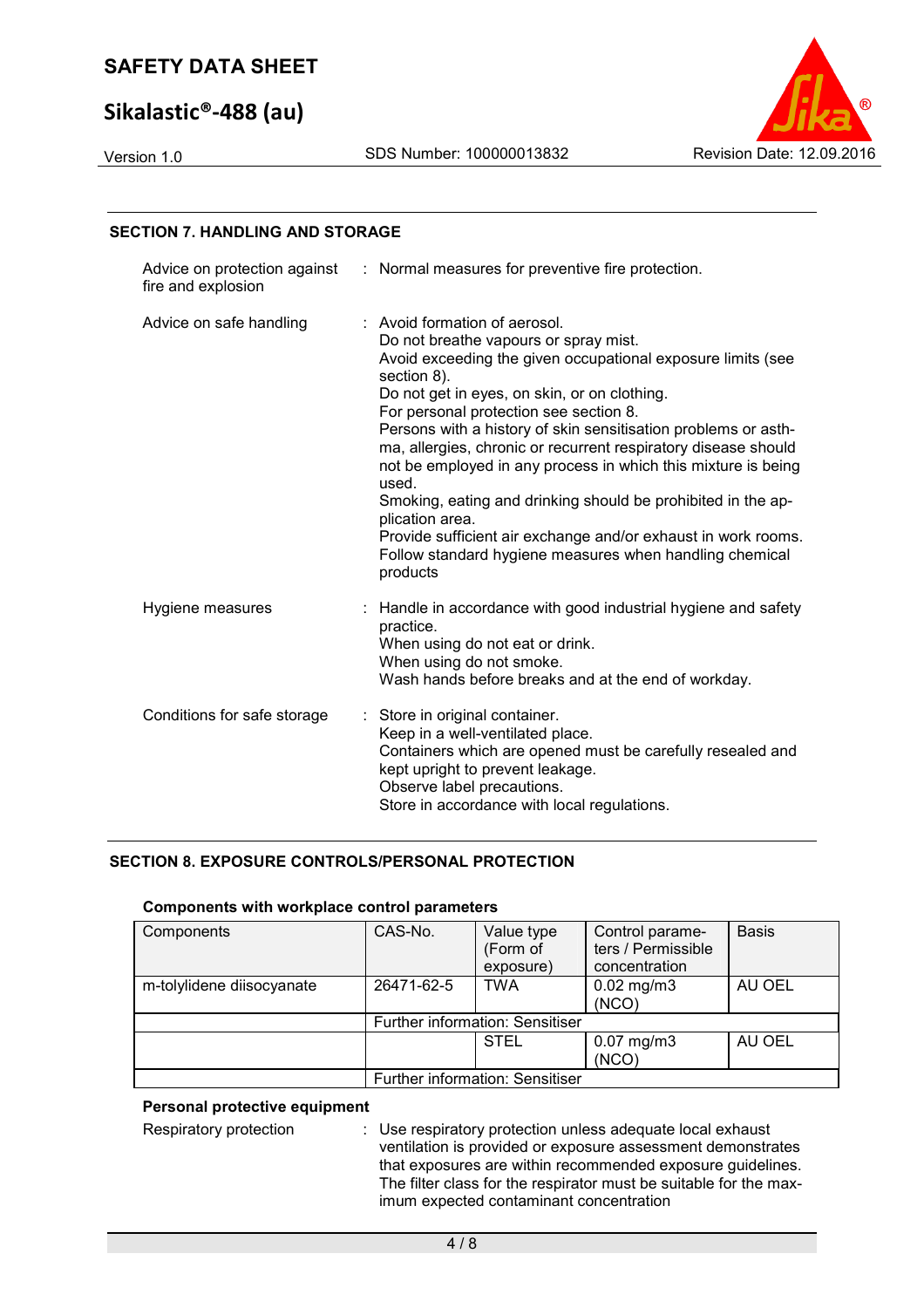# **Sikalastic®-488 (au)**



| Version 1.0              | SDS Number: 100000013832                                                                                                                                                                               | Revision Date: 12.09.2016 |
|--------------------------|--------------------------------------------------------------------------------------------------------------------------------------------------------------------------------------------------------|---------------------------|
|                          | (gas/vapour/aerosol/particulates) that may arise when han-<br>dling the product. If this concentration is exceeded, self-<br>contained breathing apparatus must be used.                               |                           |
| Hand protection          | : Chemical-resistant, impervious gloves complying with an ap-<br>proved standard should be worn at all times when handling<br>chemical products if a risk assessment indicates this is nec-<br>essary. |                           |
| Eye protection           | : Safety eyewear complying with an approved standard should<br>be used when a risk assessment indicates this is necessary.                                                                             |                           |
| Skin and body protection | : Choose body protection in relation to its type, to the concen-<br>tration and amount of dangerous substances, and to the spe-<br>cific work-place.                                                   |                           |
|                          |                                                                                                                                                                                                        |                           |

## **SECTION 9. PHYSICAL AND CHEMICAL PROPERTIES**

| Appearance                              |    | liquid                                         |
|-----------------------------------------|----|------------------------------------------------|
| Colour                                  | t. | grey                                           |
| Odour                                   | t  | No data available                              |
| <b>Odour Threshold</b>                  | t  | No data available                              |
| pH                                      |    | No data available                              |
| Melting point/range / Freezing<br>point |    | : No data available                            |
| Boiling point/boiling range             | ÷  | No data available                              |
| Flash point                             | ÷. | $> 61 °C$ ( $> 142 °F$ )<br>Method: closed cup |
| Evaporation rate                        |    | No data available                              |
| Flammability                            | ÷  | No data available                              |
| Upper explosion limit                   |    | No data available                              |
| Lower explosion limit                   |    | No data available                              |
| Vapour pressure                         |    | No data available                              |
| Relative vapour density                 | ÷. | No data available                              |
| Density                                 |    | : ca. 1.3 g/cm3 (20 °C (68 °F) ())             |
| Solubility(ies)<br>Water solubility     |    | No data available                              |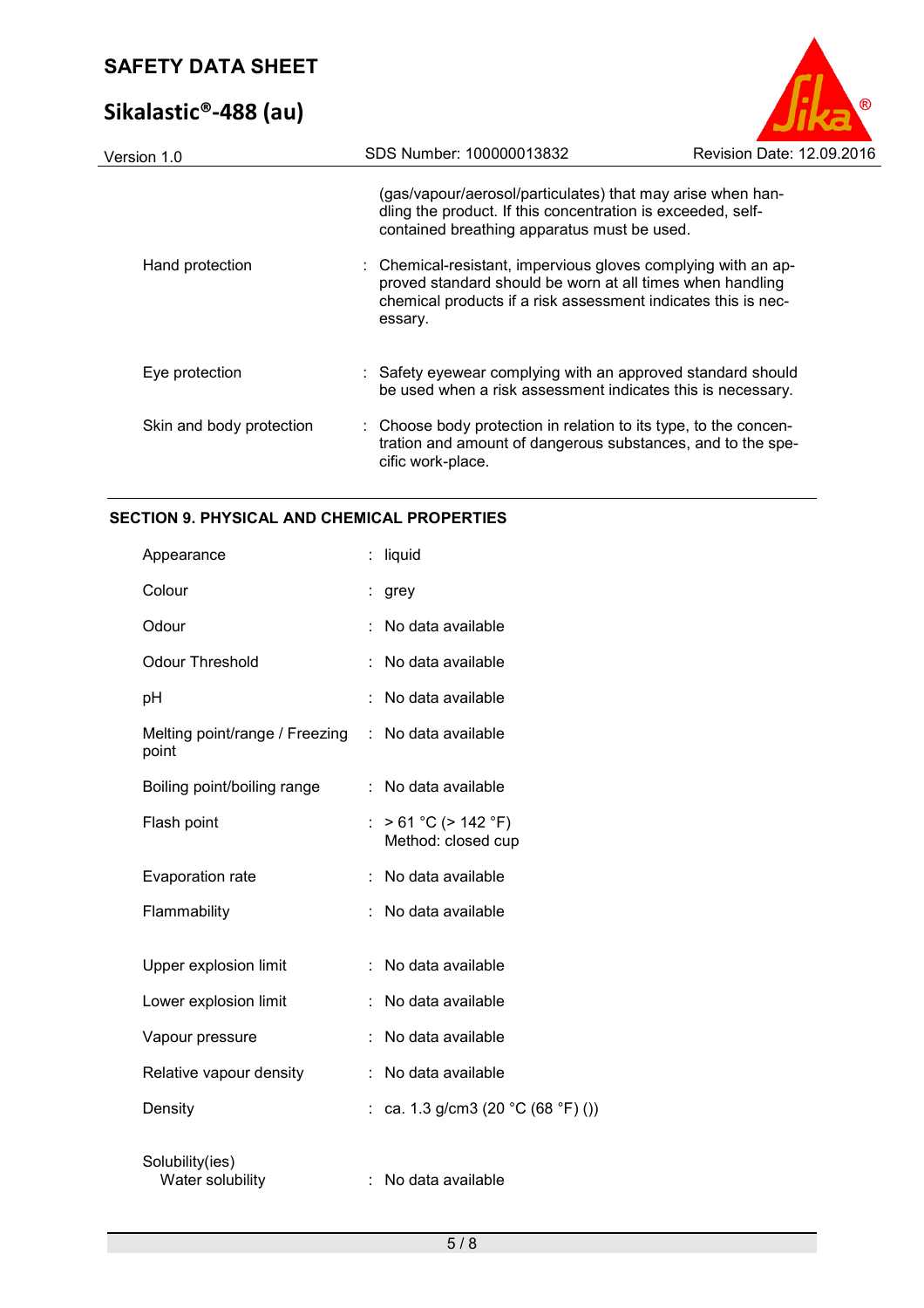# **Sikalastic®-488 (au)**



#### **SECTION 10. STABILITY AND REACTIVITY**

| Reactivity                              | : No dangerous reaction known under conditions of normal use. |
|-----------------------------------------|---------------------------------------------------------------|
| Chemical stability                      | : The product is chemically stable.                           |
| Possibility of hazardous reac-<br>tions | : Stable under recommended storage conditions.                |
| Conditions to avoid                     | $\therefore$ No data available.                               |
| Incompatible materials                  | $\therefore$ No data available                                |
| Hazardous decomposition<br>products     | No decomposition if stored and applied as directed.           |

## **SECTION 11. TOXICOLOGICAL INFORMATION**

**Acute toxicity** 

Harmful if inhaled.

## **Components:**

**m-tolylidene diisocyanate:** 

 $\therefore$  LC50 (Rat): 0.107 mg/l Exposure time: 4 h Test atmosphere: vapour

#### **Skin corrosion/irritation**

Not classified based on available information.

#### **Serious eye damage/eye irritation**

Not classified based on available information.

#### **Respiratory or skin sensitisation**

Skin sensitisation: May cause an allergic skin reaction.

Respiratory sensitisation: May cause allergy or asthma symptoms or breathing difficulties if inhaled.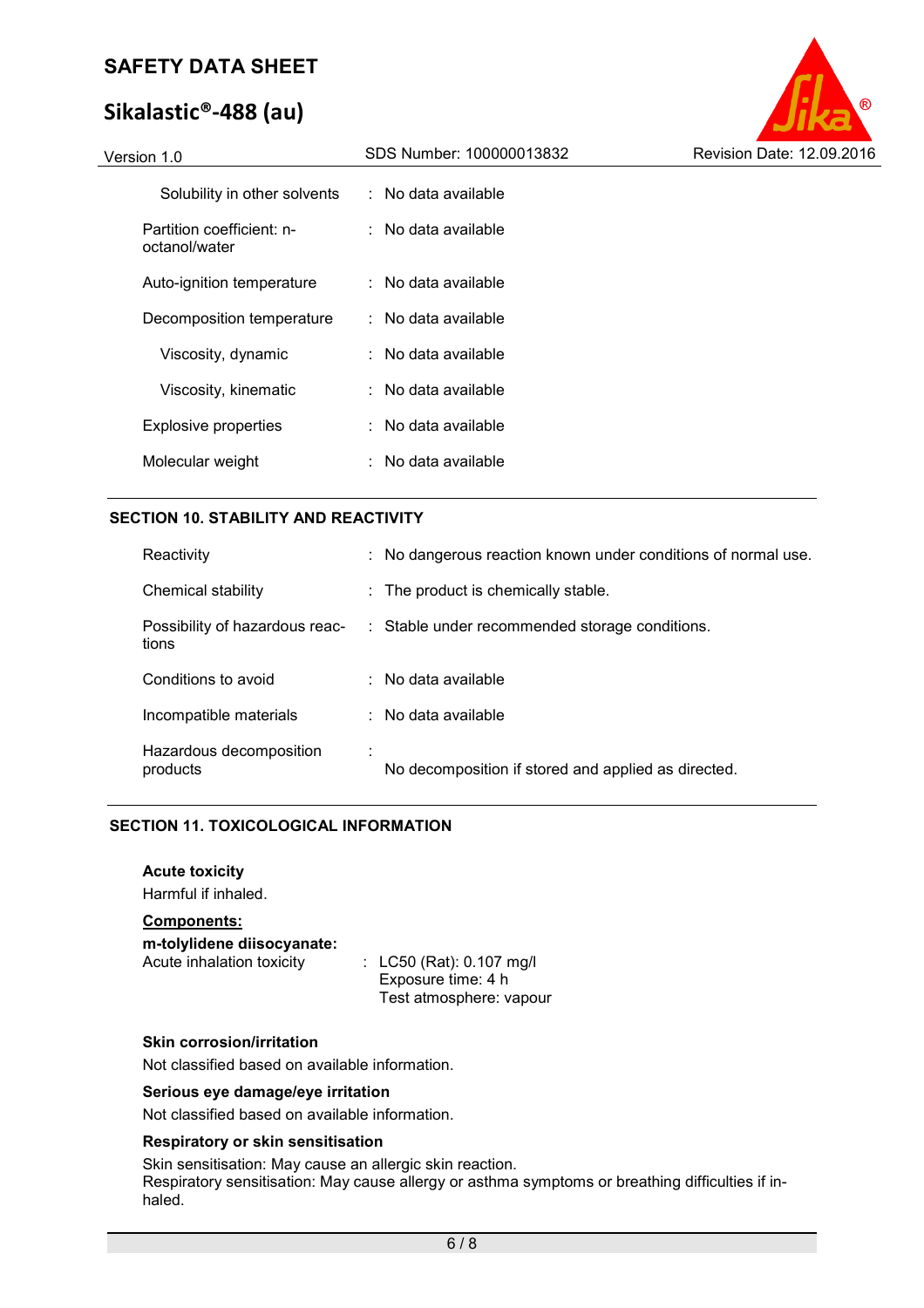# **Sikalastic®-488 (au)**



#### **Chronic toxicity**

#### **Germ cell mutagenicity**

Not classified based on available information.

## **Carcinogenicity**  Suspected of causing cancer.

### **Reproductive toxicity**  Not classified based on available information.

#### **STOT - single exposure**  Not classified based on available information.

#### **STOT - repeated exposure**  Not classified based on available information.

## **Aspiration toxicity**  Not classified based on available information.

### **SECTION 12. ECOLOGICAL INFORMATION**

# **Ecotoxicity**  No data available **Persistence and degradability**  No data available **Bioaccumulative potential**  No data available **Mobility in soil**  No data available **Other adverse effects Product:**

#### Additional ecological information : There is no data available for this product.

### **SECTION 13. DISPOSAL CONSIDERATIONS**

| <b>Disposal methods</b> |                                                                                                                                                            |
|-------------------------|------------------------------------------------------------------------------------------------------------------------------------------------------------|
| Waste from residues     | : Do not contaminate ponds, waterways or ditches with chemi-<br>cal or used container.<br>Send to a licensed waste management company.                     |
| Contaminated packaging  | : Empty remaining contents.<br>Dispose of as unused product.<br>Do not re-use empty containers.<br>Do not burn, or use a cutting torch on, the empty drum. |